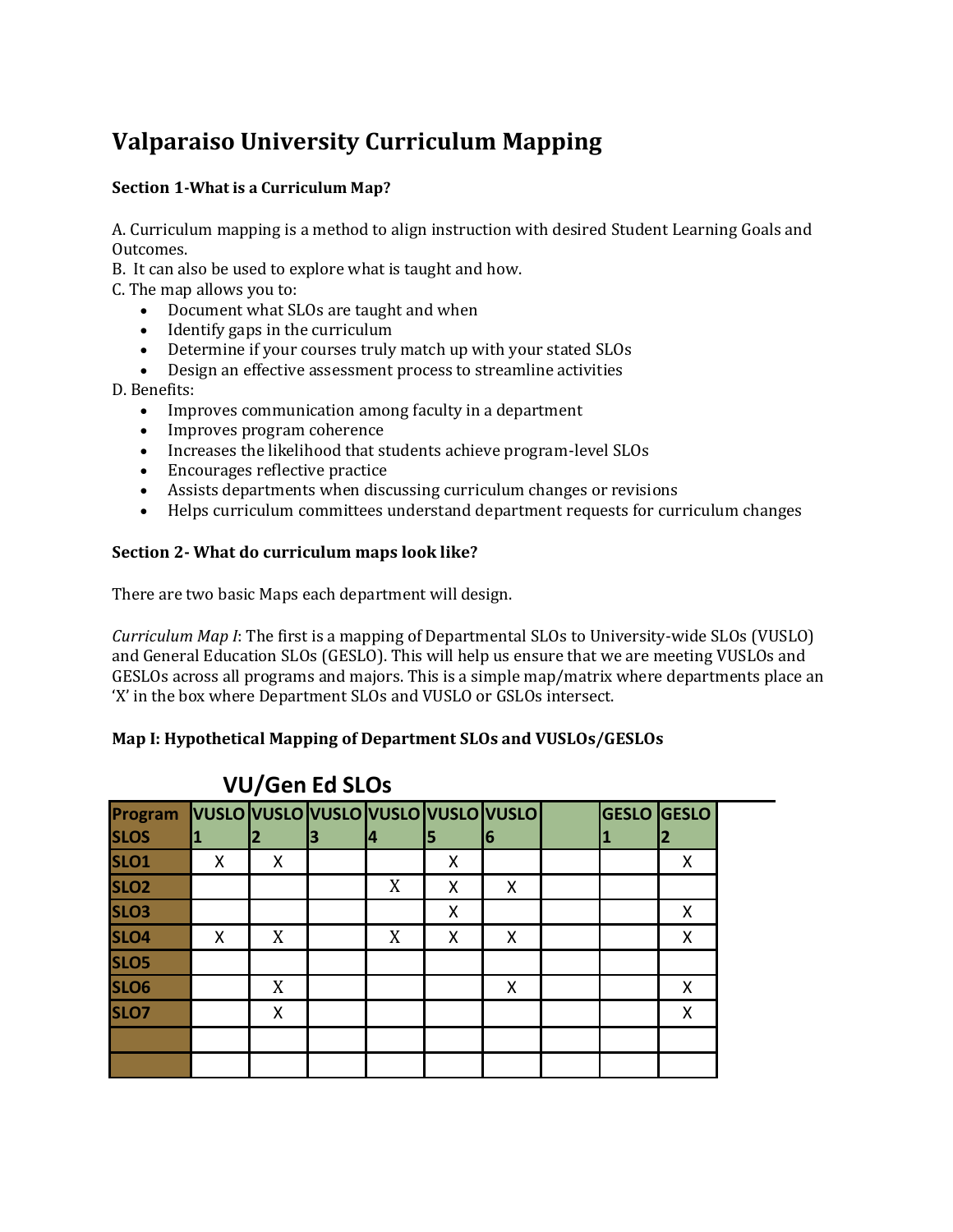Place an 'X' in the Box where Program SLO matches with VUSLO or GSLO.

The above sample map shows where there is overlap among SLOs. You will note that not all VSLOs or GSLOs are covered by this 'Department.' It is NOT expected that any department will provide complete coverage of all university-wide SLOs. Additionally, you will note that Program SLO 5 is not linked to any VUSLO or GSLO in this example. There are instances where you might have a very specific SLO that is important in your discipline or field that does not necessarily overlap with the broader SLOs. This is completely acceptable and expected. It is not an issue unless it is determined that there is little or no overlap between the Program and broader SLOs.

### *Curriculum Map II*: Mapping of Courses to Department/Program SLOs

The second map is more involved and will provide a useful tool for departments when considering student learning outcomes, program reviews, and potential curriculum changes. In this Map the department identifies where, and at what level, specific Student Learning Outcomes are being met. It's a matrix with one column for each learning outcome and one row for each course or event/experience.

- 1. Faculty members begin with a) the program's intended student learning outcomes, b) recommended or required courses (including General Education courses if appropriate) and c) other recommended or required events/experiences/activities (internships, practicums, co-ops, department symposiums, seminars or workshops, national licensure exams, departmental exam, research projects, portfolios, etc. )
- 2. Create the "map" in the form of a table
- 3. Mark the courses/events/experiences/activities that currently address those SLOs
	- o Enter an "I" to indicate students are introduced to the SLO
	- $\circ$  "R" indicates the SLO is reinforced and students afforded opportunities to practice
	- $\circ$  "M" indicates that students have had sufficient practice and can now demonstrate mastery appropriate for the degree level
	- o "A" indicates where evidence is collected and evaluated for program-level assessment as specified in the Departmental Assessment Plan

| Courses/Events   | <b>Department Student Learning Outcomes</b> |                  |             |             |  |  |  |  |
|------------------|---------------------------------------------|------------------|-------------|-------------|--|--|--|--|
|                  | <b>SLO1</b>                                 | SLO <sub>2</sub> | <b>SLO3</b> | <b>SLO4</b> |  |  |  |  |
| <b>SCI 101</b>   |                                             |                  |             | I,A         |  |  |  |  |
| <b>SCI 202</b>   | R                                           | R                |             |             |  |  |  |  |
| <b>SCI 303</b>   | R                                           | M, A             | $\mathbb R$ |             |  |  |  |  |
| <b>SCI 404</b>   | M, A                                        |                  | M, A        | R           |  |  |  |  |
| Research Project | M,A                                         | M,A              |             | M,A         |  |  |  |  |

#### **Map II : HYPOTHETICAL PROGRAM CURRICULUM MATRIX**

The above sample again shows that each course does not cover all SLOs. Additionally, it is important to note that not all SLOs will necessarily have an 'I,' 'R,' and 'M' assigned to them. Some SLOs may be covered completely in one course (M) or may actually involve practicing a skill (R)